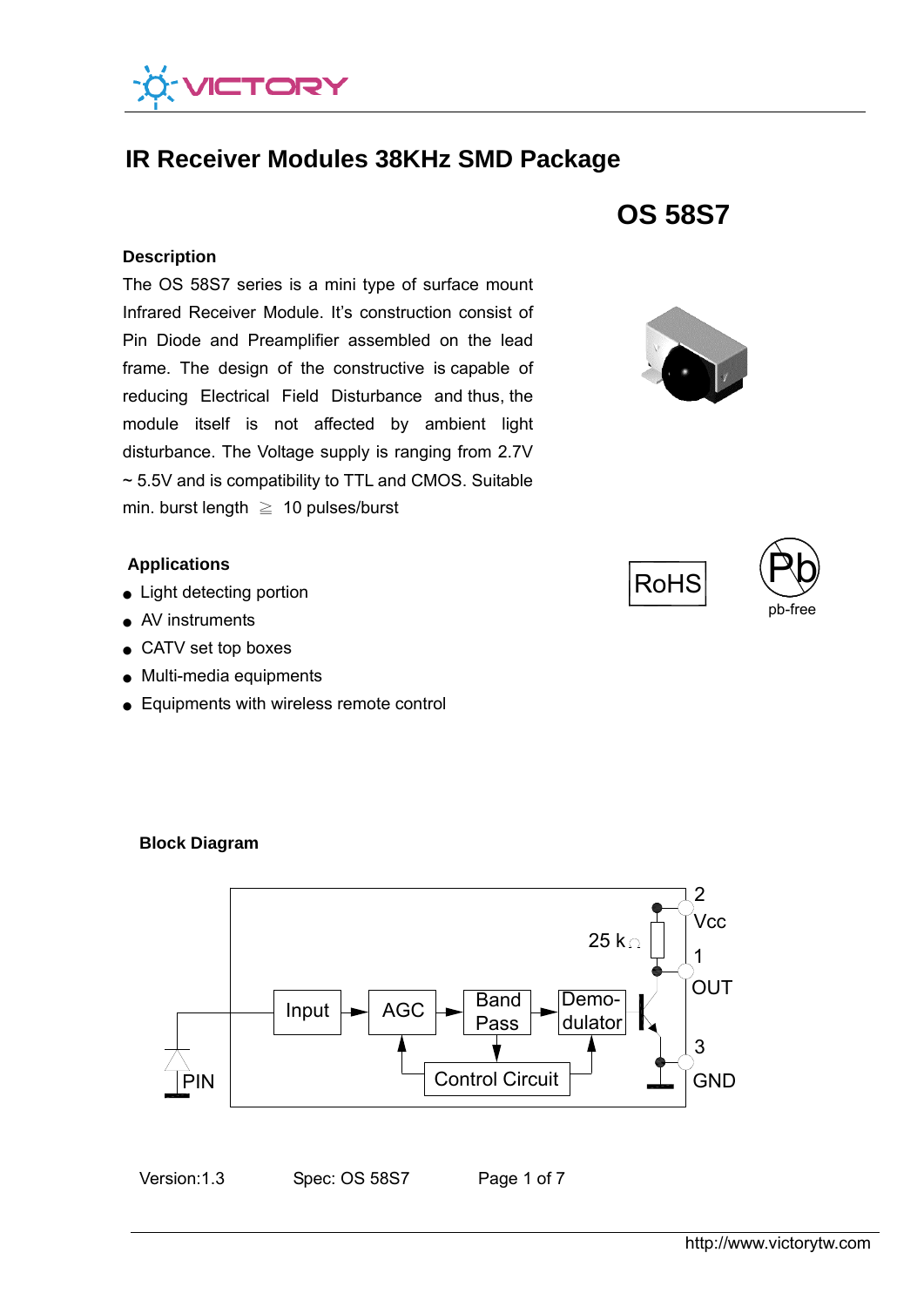

# **Application Circuit**



# **Transmitter Wave Form**



**D.U.T out put Pulse** 



Version:1.3 Spec: OS 58S7 Page 2 of 7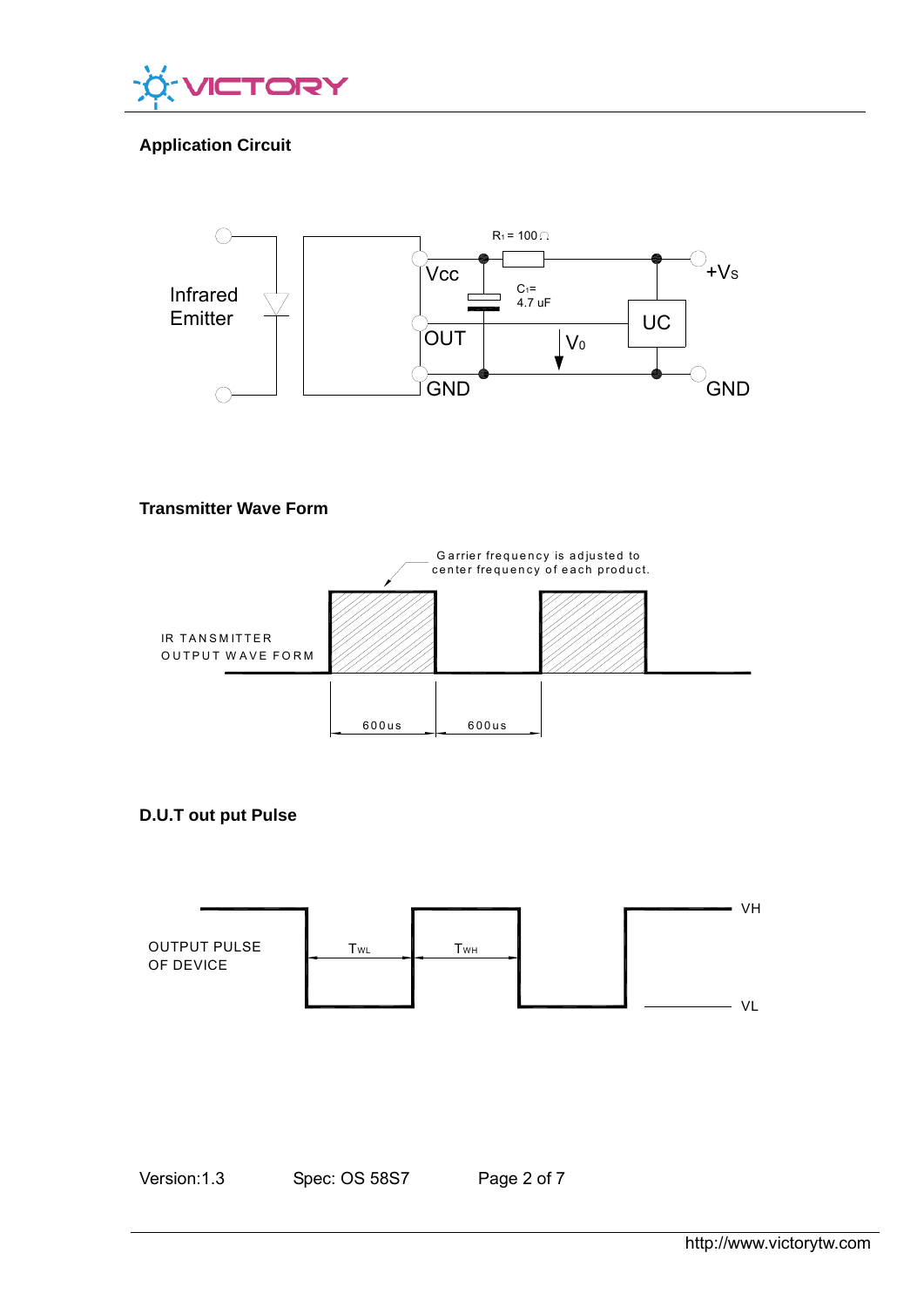

# **Package Dimension**

unit: mm









Recommended Soldering Pad

# **Notes:**

- 1. All dimensions are millimeters.
- 2. Tolerance is  $\pm$  0.2mm unless otherwise specified.
- 3. Specifications are subject to change without notice.

Version:1.3 Spec: OS 58S7 Page 3 of 7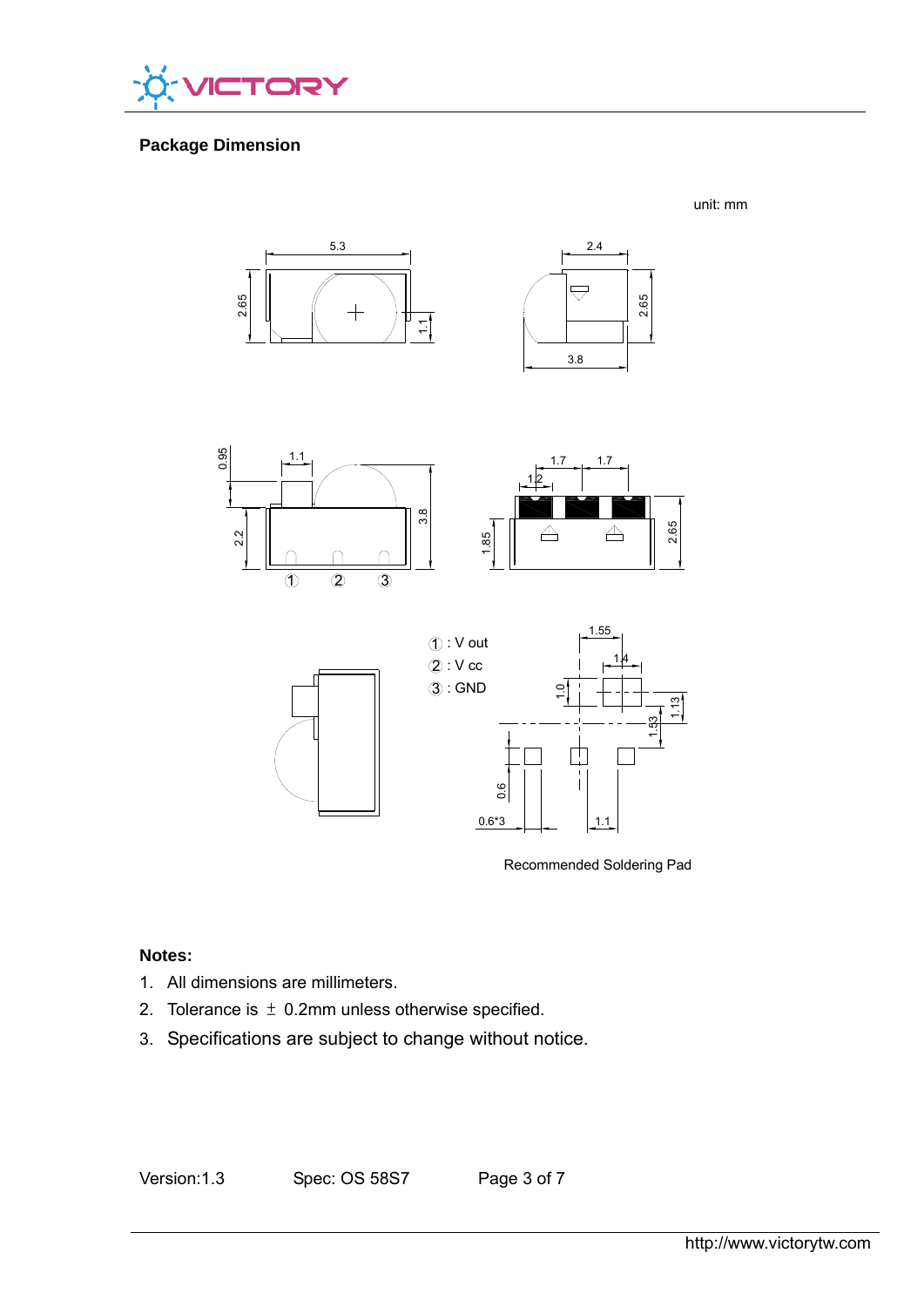

# **Absolute Maximum Ratings (Ta=25**℃**)**

| <b>Parameter</b>             | <b>Symbol</b> | Rating      | Unit   |
|------------------------------|---------------|-------------|--------|
| <b>Supply Voltage</b>        | Vcc           | 6.0         |        |
| <b>Soldering Temperature</b> | Tsol          | 260         | $\sim$ |
| Storage Temperature          | Tstg          | -40 - +85   | $\sim$ |
| <b>Operating Temperature</b> | Topr          | $-25 - +85$ | $\sim$ |

Note: Please take note the Absolute Maximum Rating values. Any operation beyond the specified ratings in this table will result degradation of life-span and may cause product to fail.

| <b>Parameter</b>              | <b>Symbol</b>     | Min. | Typ. | Max. | <b>Unit</b> |
|-------------------------------|-------------------|------|------|------|-------------|
| Supply Voltage                | Vcc               | 2.7  | 3.0  | 5.5  | $\vee$      |
| Consumption Current           | Icc               |      |      | 1.2  | mA          |
| <b>B.P.F Center Frequency</b> | Fo                |      | 38   |      | <b>KHz</b>  |
| Peak Wavelength               | $\lambda_{\rm p}$ |      | 940  |      | nm          |
| <b>Reception Distance</b>     | $L_0$             | 8    |      |      | m           |
|                               | $L_{45}$          | 6    |      |      |             |
| Half Angle (Horizontal)       | $\Theta_h$        |      | 45   |      | deg         |
| Half Angle (Vertical)         | $\Theta_{\rm v}$  |      | 45   |      | deg         |
| High Pulse Width              | Т <sub>н</sub>    | 400  |      | 800  | μs          |
| Low Pulse Width               | $T_{L}$           | 400  |      | 800  | μs          |
| High Output Voltage           | $V_{H}$           | 2.7  |      |      | V           |
| Low Output Voltage            | $V_L$             |      | 0.2  | 0.5  | V           |

# **Electro-Optical Characteristics (Ta=25**℃ **)**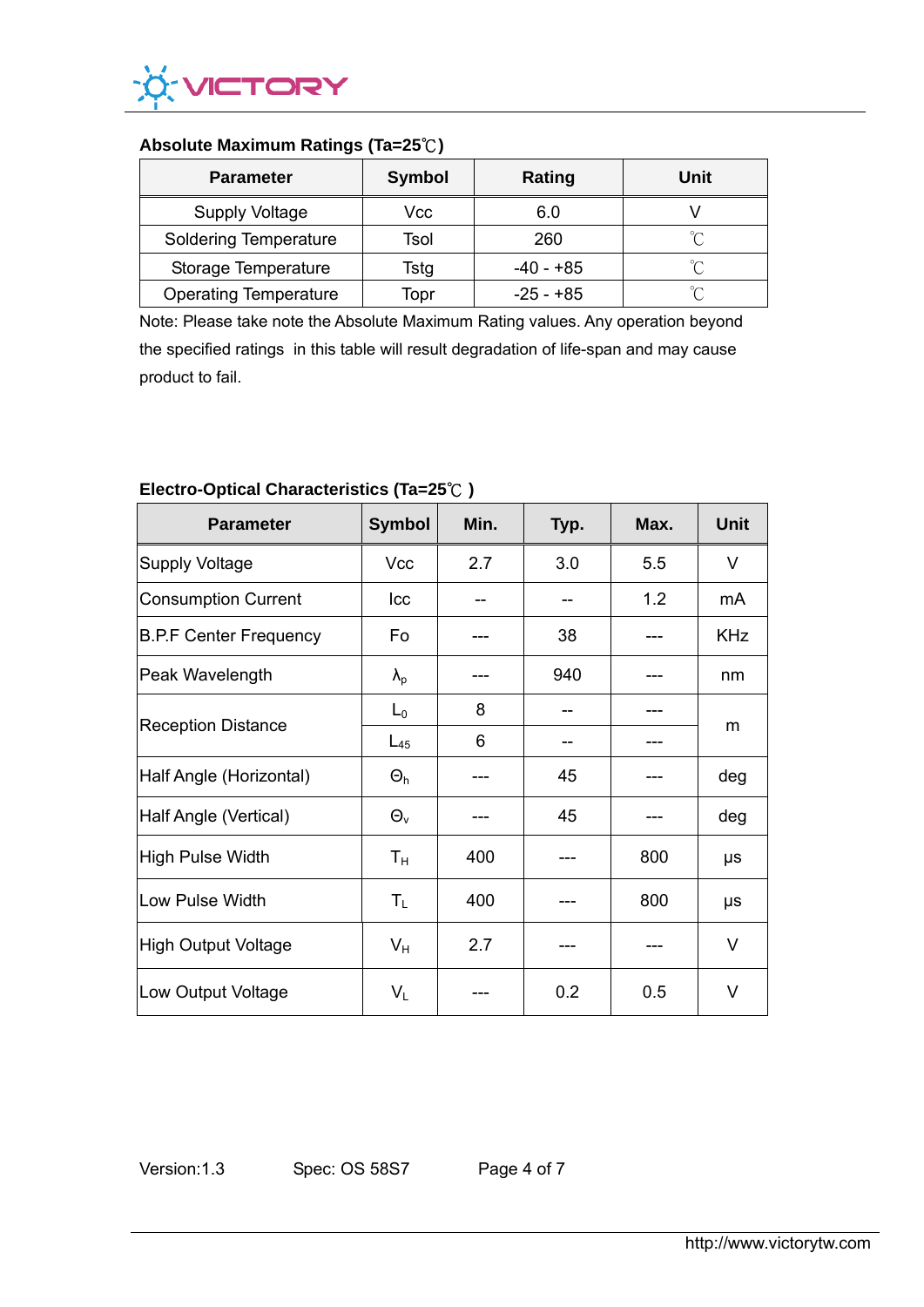

**Electrical Characteristics Curves:** 



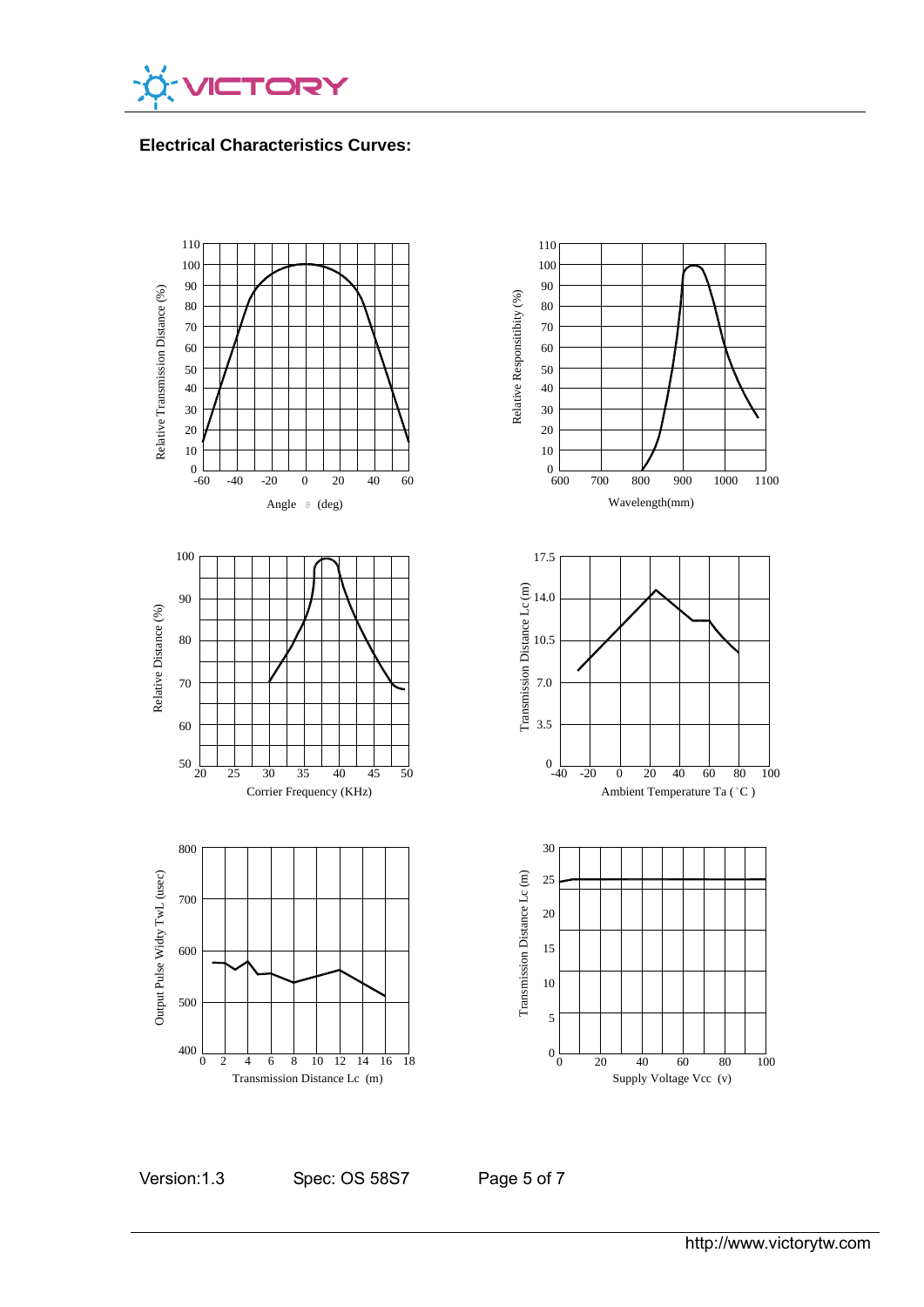

# **Reel Dimension:**